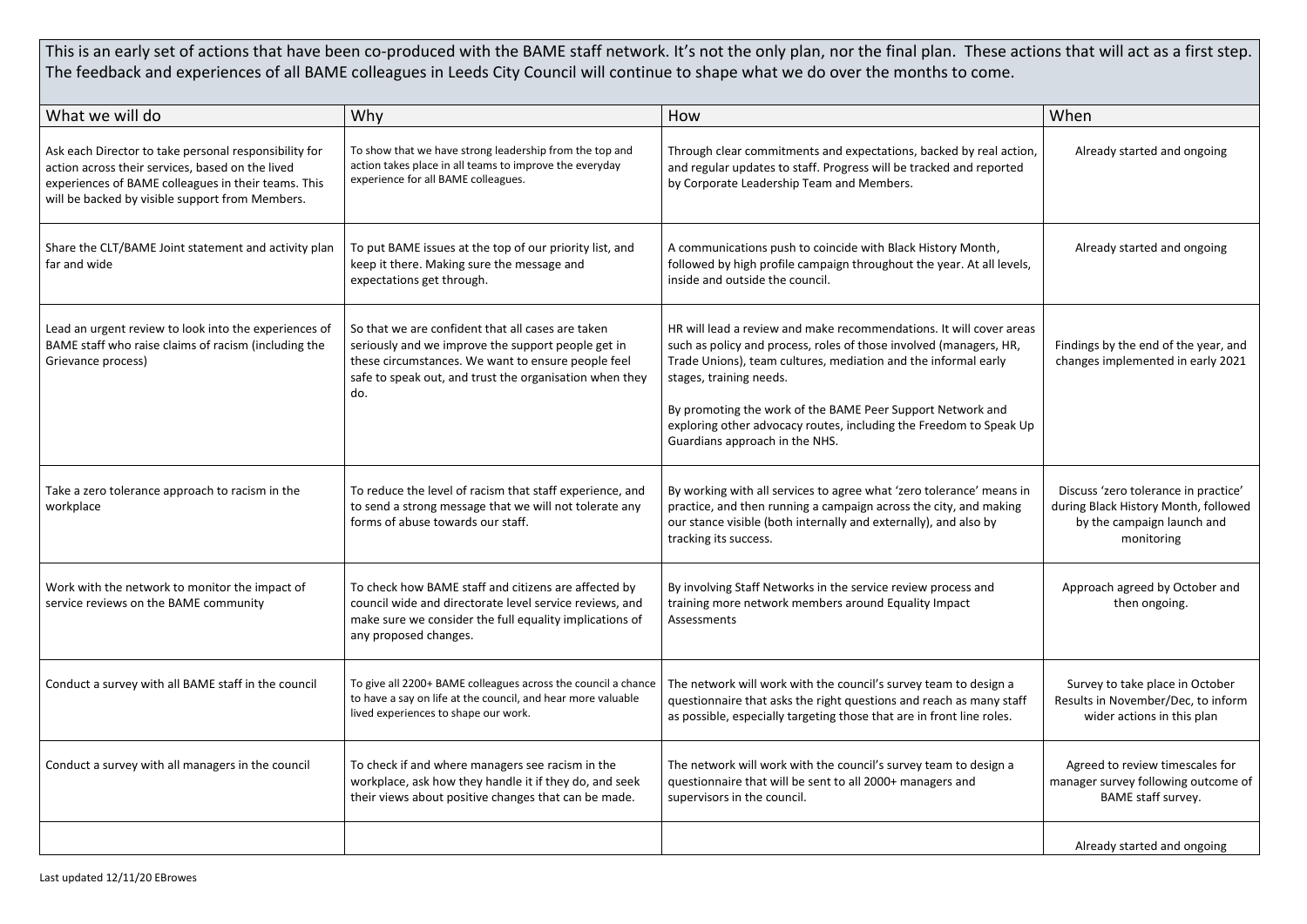| Implement checks to ensure Covid Risk Assessments<br>are happening for BAME colleagues                                                                                    | The BAME network has helped to develop the risk<br>assessment tool, and we now need to make sure that it                                                                                                                                                                                                   | HR will work with the network to outline the checks that are already<br>in place, how well they are working, and whether any further                                                                                                                                                           |                                                                                                                          |
|---------------------------------------------------------------------------------------------------------------------------------------------------------------------------|------------------------------------------------------------------------------------------------------------------------------------------------------------------------------------------------------------------------------------------------------------------------------------------------------------|------------------------------------------------------------------------------------------------------------------------------------------------------------------------------------------------------------------------------------------------------------------------------------------------|--------------------------------------------------------------------------------------------------------------------------|
|                                                                                                                                                                           | is being used at the right time and in the right way and is<br>helping to protect BAME staff.                                                                                                                                                                                                              | monitoring and reporting is needed.                                                                                                                                                                                                                                                            |                                                                                                                          |
| Create more diverse and representative recruitment<br>and selection panels                                                                                                | To make sure our panels are a diverse mix of people and<br>this facilitates fairness in decisions. It will also send a<br>positive message to applicants to help develop trust.                                                                                                                            | HR will lead a review of the current policy and process and make<br>recommendations.                                                                                                                                                                                                           | Changes outlined by the end of the<br>year, and operational in early 2021                                                |
| Explore bringing anonymised shortlisting into our<br>recruitment and selection process (this is where<br>personal information is withheld from candidate<br>applications) | To see how it could help us to reduce any discrimination<br>and bias in the initial shortlisting stage.                                                                                                                                                                                                    | HR will lead a piece of work to look at options.                                                                                                                                                                                                                                               | Findings outlined by November,<br>followed by a decision on whether to<br>proceed.                                       |
| Increase the number of BAME colleagues who take on<br>the role of 'decision makers' in formal meetings and<br>casework.                                                   | So that decision makers in our disciplinary, grievance<br>and appeals process are more representative.                                                                                                                                                                                                     | By encouraging more BAME colleagues at PO5/6 level and above to<br>take on the role. Full training will be provided.                                                                                                                                                                           | 10 new BAME colleagues trained and<br>active in the pool by December (that<br>would equal 19% of all decision<br>makers) |
| Build a strong and active network of Allies across the<br>organisation                                                                                                    | So that non-BAME colleagues are seen to stand<br>alongside BAME colleagues and work together for<br>positive change.                                                                                                                                                                                       | A campaign to recruit as many Allies as possible, across all teams, so<br>that change is led from all levels and on all fronts.                                                                                                                                                                | XX Allies trained by YY                                                                                                  |
| Review the information that we produce relating to<br>BAME workforce issues, in all aspects of employment.                                                                | So we have the best dataset so that we can track the<br>progress we are making. We want to report at a more<br>granular level, monitoring outcomes for all the different<br>groups that make up the BAME community.                                                                                        | HR will lead a review of what data we have, and what new data we<br>need, including looking at datasets used by the NHS and other<br>organisations. It will also recommend what information should be<br>shared, who with and how often.                                                       | Changes outlined by the end of the<br>year, and operational in early 2021                                                |
| Review progression and development opportunities<br>for BAME staff                                                                                                        | To assess what the council currently has on offer and<br>how good the take up and representation is for BAME<br>colleagues, but also to listen to ideas around what more<br>we can do in this area - from work placements,<br>apprenticeships and new entry levels to management<br>and senior leadership. | HR will set out development opportunities are currently available<br>and engage with the BAME network. New opportunities and<br>approaches will be brought forward at pace. Better connections to<br>LCC, citywide, regional and external opportunities will be made and<br>widely publicised. | New opportunities added and<br>improved uptake throughout 2020,<br>building to a stronger programme for<br>2021 onwards  |
| Deliver inclusion events and training throughout the<br>year, and be confident that it is reaching all teams.                                                             | To raise the awareness, understanding of all staff in<br>relation to BAME issues and intersectionality. To ensure<br>that all staff act as strong ambassadors around inclusion,<br>and have the knowledge and skills they need.                                                                            | Check to make sure that BAME issues are fully captured as part of<br>our regular events calendar and training programmes, and that the<br>uptake is good. This will include reviewing our current training and<br>identifying what should be mandatory/essential.                              | Review with the network in 2020,<br>agree essential training and then<br>ongoing delivery throughout 2021                |
| Work with and learn from others                                                                                                                                           |                                                                                                                                                                                                                                                                                                            |                                                                                                                                                                                                                                                                                                | Already started and ongoing                                                                                              |